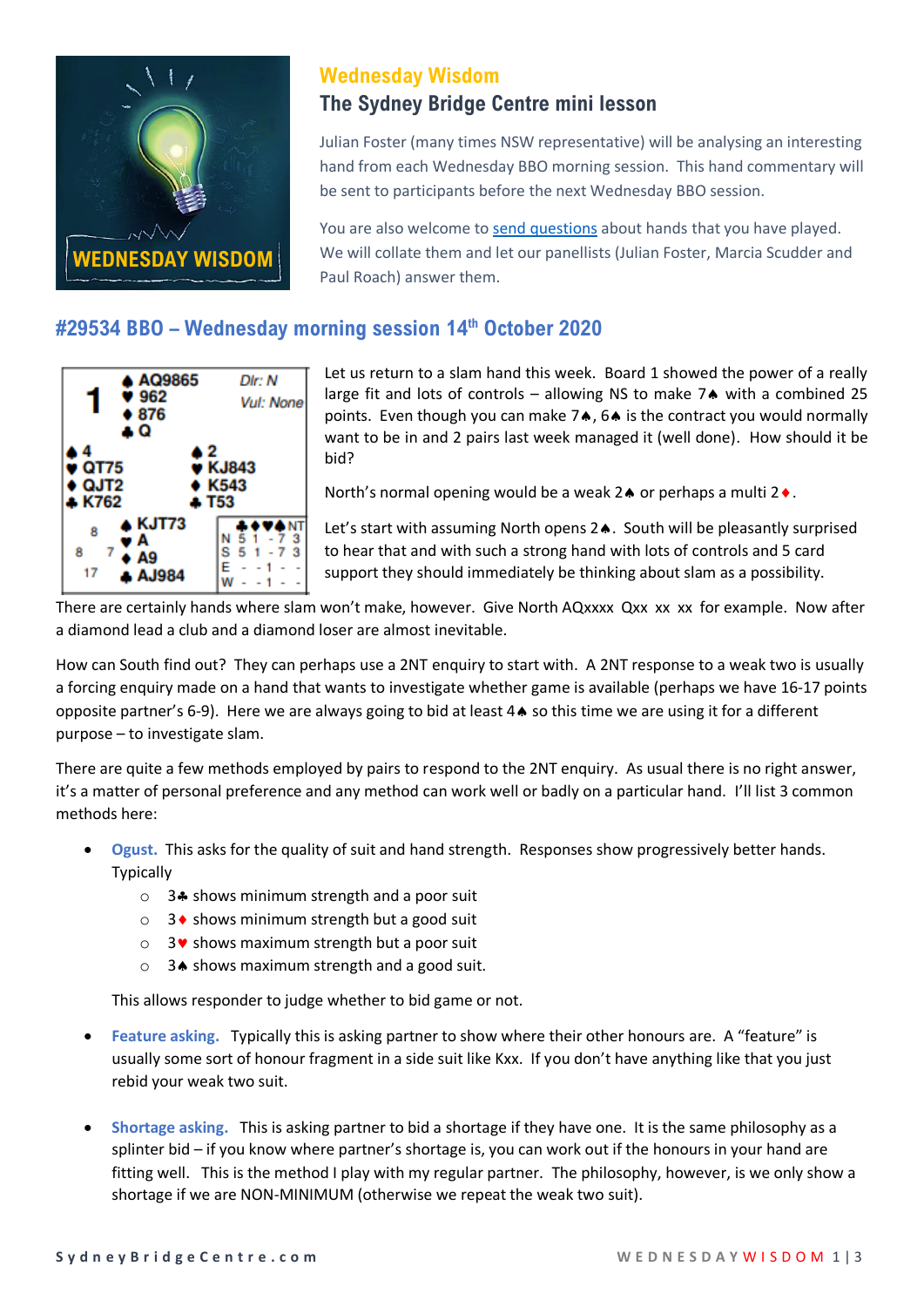Note that none of the responses take you above  $3\spadesuit$ . That is because, most of the time, you are using the 2NT bid to investigate whether to play in 3 $\clubsuit$  or 4 $\clubsuit$ . This hand is different – we are using it to investigate whether to play in 4 $\clubsuit$ or  $6 \triangle$  (or maybe even  $7 \triangle$ ).

Shortage asks work well on this hand. Here North would bid 3.. Once South knows North has at most 1 club they just need to check partner has the Ace of trumps and they can then count at least 12 tricks with the only possible loser being a diamond (all your other clubs will effectively get trumped by North's spades). A good auction using this method would be 24-2NT-34 (club singleton or void) -4NT (RKCB for spades by implication – it's the only suit the partnership has shown) -5 $\bullet$  (1 or 4 key cards) -6 $\bullet$ 

Note that South doesn't need to bother asking for the Queen of trumps which is what you would usually do when continuing after using blackwood (see advanced section for why).

Of course if partner has the perfect hand for us (Axxxxx xxx Kxx x) then we won't have any losers at all and can make 7.. It is very hard to specifically find out about the ♦K but it can be done (see advanced section).

What if North started with a 2  $\bullet$  multi? South is too strong to bid the usual 2 $\bullet$  (pass or correct) response. If partner was maximum we might well make game. Therefore South would again start with a 2NT enquiry but this time that enquiry is different. The responses need to tell us what suit partner has. Most pairs tend to show good or bad weak twos in hearts or spades (e.g. 3.4 is a good weak 2 $\bullet$ , 3 $\bullet$  a good weak 2 $\bullet$ , 3 $\bullet$  a bad weak 2 $\bullet$ , 3.4 a bad weak 2 $\bullet$ ). South will be expecting to hear partner has a weak  $2\vee$  and will get a pleasant surprise when they learn otherwise! However they have not pinpointed a shortage so they are not in as good a position to know whether it is safe to bid slam or not. This is actually another advantage of simple weak twos over the multi (which I forgot when I wrote about the topic in a previous column). When the weak two suit is already known, it's possible to have more specific responses. When the suit could be one of two, you need responses to show which suit instead so you cannot ALSO tell partner about features, shortages, suit quality, etc.

#### *Key points to note*

- Very large trump fits (10+ cards) can be extremely powerful and will often make game or slam on minimal points. As long as you hold the AK of trumps, the Q is no longer needed.
- You want to agree how partner bids with a big hand opposite a weak two (usually a 2NT enquiry to investigate whether game is on, sometimes whether slam is on) and what opener's different responses to it show.
- Natural weak twos allow a greater variety of responses to be shown when responding to a strong 2NT enquiry than is possible after a multi  $2 \bullet$  opening.

### *More advanced*

When South asks for keycards and North shows 1, the next step would normally be to ask if partner has the Q of trumps. But South doesn't need to bother about that here. Why not? Because they know North has at least 6 spades for the weak two so they know the partnership has at least 11 trumps. Therefore even if we don't have the Q, we know it will drop under our A and K.

Here South is the one asking for keycards but suppose North did. South has 4 keycards on this hand so their initial response won't disclose the Q. But suppose they had 2 keycards. Now South should lie and say they hold the  $\triangle Q!$ The reason is the same - South knows the partnership has at least 11 trumps so the Q will drop even if we don't hold it (note South knows this but North doesn't). You normally do the same if you know there are at least 10 trumps as well (making the assumption the 3 missing ones will split 2-1 so the Q will still be a heavy favourite to drop). If North did hold the  $\triangle$ Q it will look odd to hear partner also show it(!) – but instead of assuming partner has made a mistake, you should actually trust partner's bidding and realise they are showing the extra trump length. That knowledge may sometimes be enough to bid the slam.

Suppose North did hold the perfect hand for us: Axxxxx xxx Kxx x. Could we legitimately explore bidding 74? Yes! Top pairs have additional methods after blackwood which ask about specific suits. These come up very rarely (frequently there is simply not enough room) but can be very valuable when they do. It's getting too advanced to go